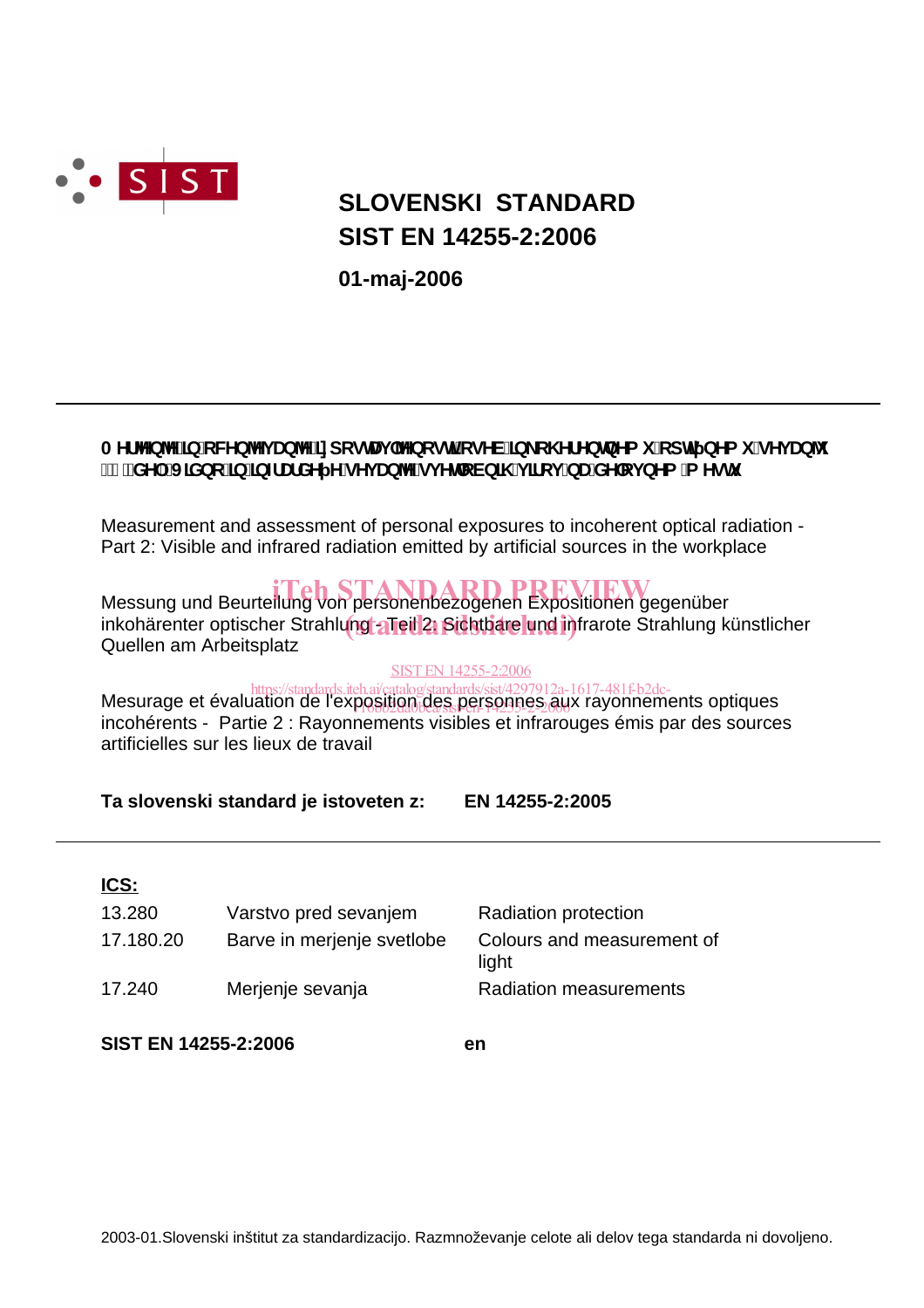# iTeh STANDARD PREVIEW (standards.iteh.ai)

SIST EN 14255-2:2006 https://standards.iteh.ai/catalog/standards/sist/4297912a-1617-481f-b2dc-116bb2da0bea/sist-en-14255-2-2006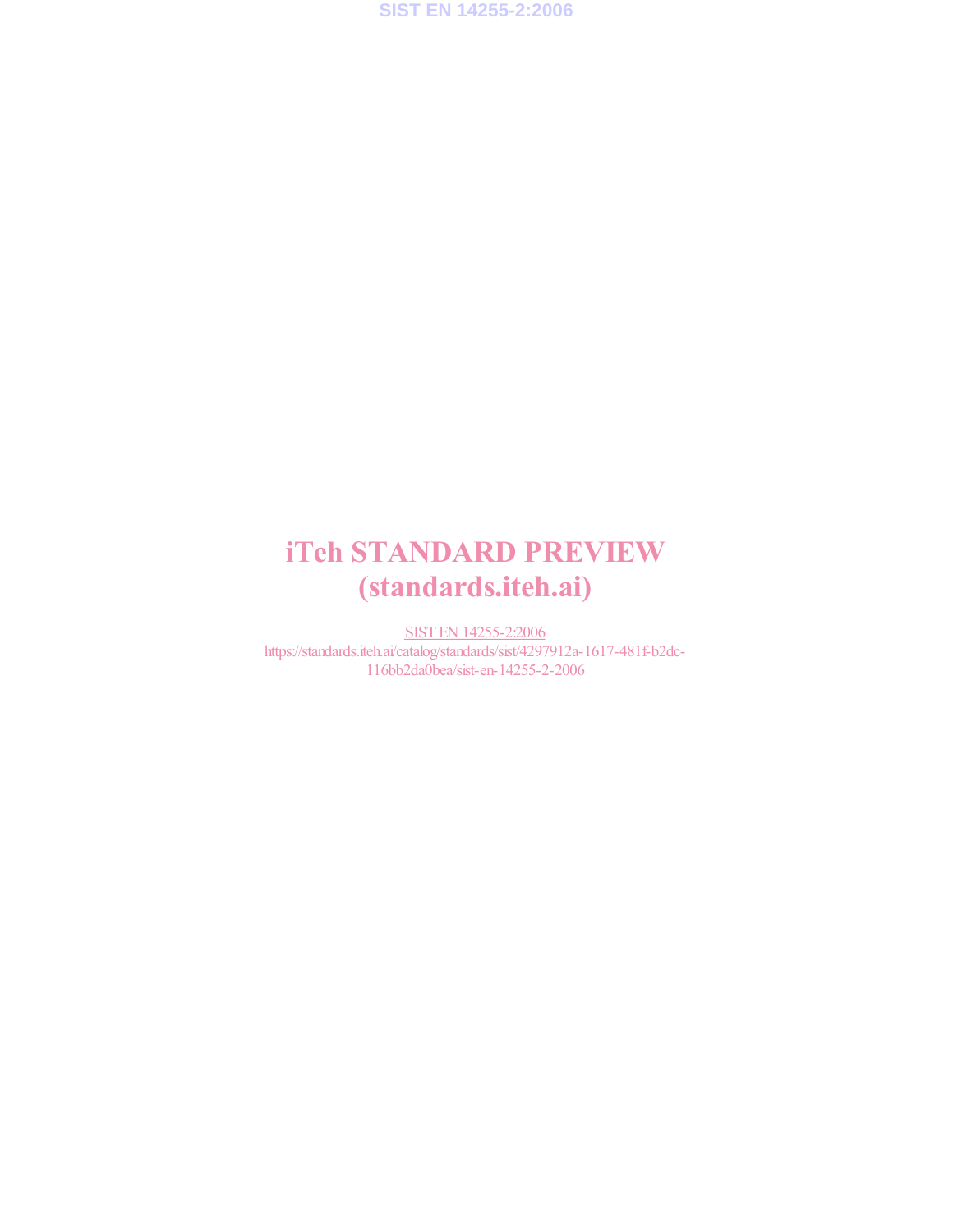### **SIST EN 14255-2:2006**

# EUROPEAN STANDARD NORME EUROPÉENNE EUROPÄISCHE NORM

## **EN 14255-2**

December 2005

ICS 13.280

English Version

## Measurement and assessment of personal exposures to incoherent optical radiation - Part 2: Visible and infrared radiation emitted by artificial sources in the workplace

Mesure et évaluation de l'exposition des personnes aux rayonnements optiques incohérents - Partie 2 : Rayonnements visibles et infrarouges émis par des sources artificielles sur les lieux de travail

Messung und Beurteilung von personenbezogenen Expositionen gegenüber inkohärenter optischer Strahlung - Teil 2: Sichtbare und infrarote Strahlung künstlicher Quellen am Arbeitsplatz

This European Standard was approved by CEN on 4 November 2005.

CEN members are bound to comply with the CEN/CENELEC Internal Regulations which stipulate the conditions for giving this European Standard the status of a national standard without any alteration. Up-to-date lists and bibliographical references concerning such national standards may be obtained on application to the Central Secretariat or to any CEN member.

This European Standard exists in three official versions (English, French, German). A version in any other language made by translation This European Standard exists in three official versions (English, French, German). A version in any other language made by translation<br>under the responsibility of a CEN member into its own language and notified to the Cen versions.

CEN members are the national standards bodies o<u>f Austria, Belgium, Cypru</u>s, Czech Republic, Denmark, Estonia, Finland, France, Germany, Greece, Hungary, Iceland, Ireland, Italy, Latvia, Lithuania, Luxembourg, Malta, Netherlands, Norway, Poland, Portugal, Slovakia, Germany, Greece, Hungary, Iceland, Ireland, Italy, Latyja, Lithuania, Luxembourg, Malta, Netherlands<br>Slovenia, Spain, Sweden, Switzerland and United Kingdom. 116bb2da0bea/sist-en-14255-2-2006



EUROPEAN COMMITTEE FOR STANDARDIZATION COMITÉ EUROPÉEN DE NORMALISATION EUROPÄISCHES KOMITEE FÜR NORMUNG

**Management Centre: rue de Stassart, 36 B-1050 Brussels**

© 2005 CEN All rights of exploitation in any form and by any means reserved worldwide for CEN national Members.

Ref. No. EN 14255-2:2005: E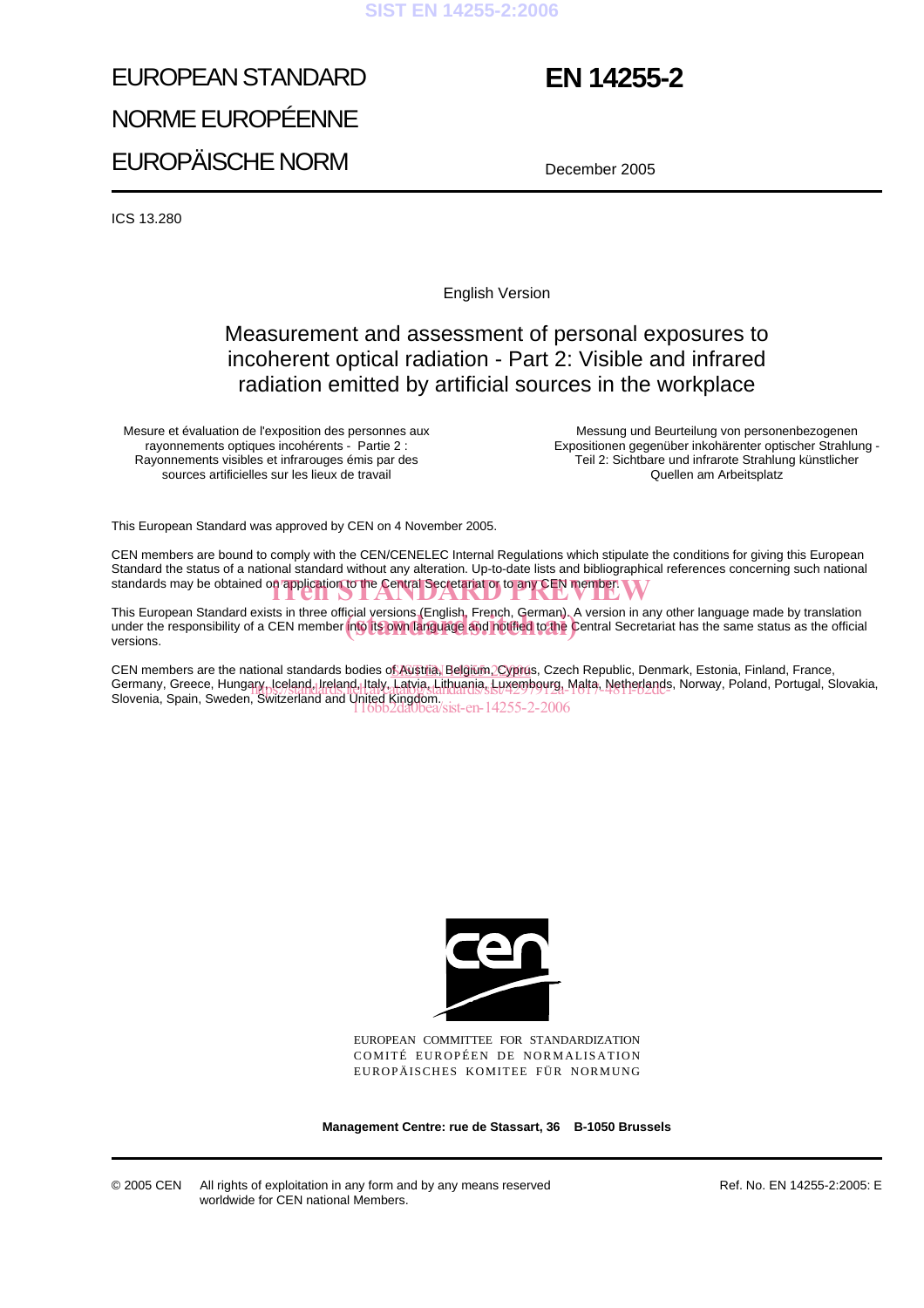## **Contents**

| 1                                    |                                                                                                                                                                                                     |  |  |
|--------------------------------------|-----------------------------------------------------------------------------------------------------------------------------------------------------------------------------------------------------|--|--|
| $\mathbf{2}$                         |                                                                                                                                                                                                     |  |  |
| $\mathbf{3}$<br>3.1<br>3.2           |                                                                                                                                                                                                     |  |  |
| 4                                    |                                                                                                                                                                                                     |  |  |
| 5                                    |                                                                                                                                                                                                     |  |  |
| 6                                    |                                                                                                                                                                                                     |  |  |
| 7<br>7.1<br>7.2<br>7.3<br>7.4<br>7.5 | Requirements for the measurement methods MKIJ FKEVIEW M                                                                                                                                             |  |  |
| 7.6                                  |                                                                                                                                                                                                     |  |  |
| 8<br>8.1                             |                                                                                                                                                                                                     |  |  |
| 8.2                                  | Statementhttps://standards.iteh.ai/catalog/standards/sist/4297912a-1617-481f-b2dc-20                                                                                                                |  |  |
| 8.3                                  |                                                                                                                                                                                                     |  |  |
| 9                                    |                                                                                                                                                                                                     |  |  |
| 10                                   |                                                                                                                                                                                                     |  |  |
| 11<br>11.1                           |                                                                                                                                                                                                     |  |  |
| 11.2                                 |                                                                                                                                                                                                     |  |  |
|                                      |                                                                                                                                                                                                     |  |  |
|                                      |                                                                                                                                                                                                     |  |  |
|                                      |                                                                                                                                                                                                     |  |  |
|                                      |                                                                                                                                                                                                     |  |  |
|                                      | Annex E (informative) Examples of methods for the determination of the quantities $L_1$ , $L_b$ , $G_b$ , $H_b$ ,                                                                                   |  |  |
|                                      |                                                                                                                                                                                                     |  |  |
|                                      | Table 2 – Suitable methods for the measurement of the quantities $L_r$ , $G_{b_1}H_{b_1}E_{b_2}E_{c_3}F_{d_1}$ in<br>dependence of the measurement aim and the exposure conditions (see Annex E) 16 |  |  |
|                                      |                                                                                                                                                                                                     |  |  |
|                                      |                                                                                                                                                                                                     |  |  |
|                                      |                                                                                                                                                                                                     |  |  |
|                                      |                                                                                                                                                                                                     |  |  |
|                                      |                                                                                                                                                                                                     |  |  |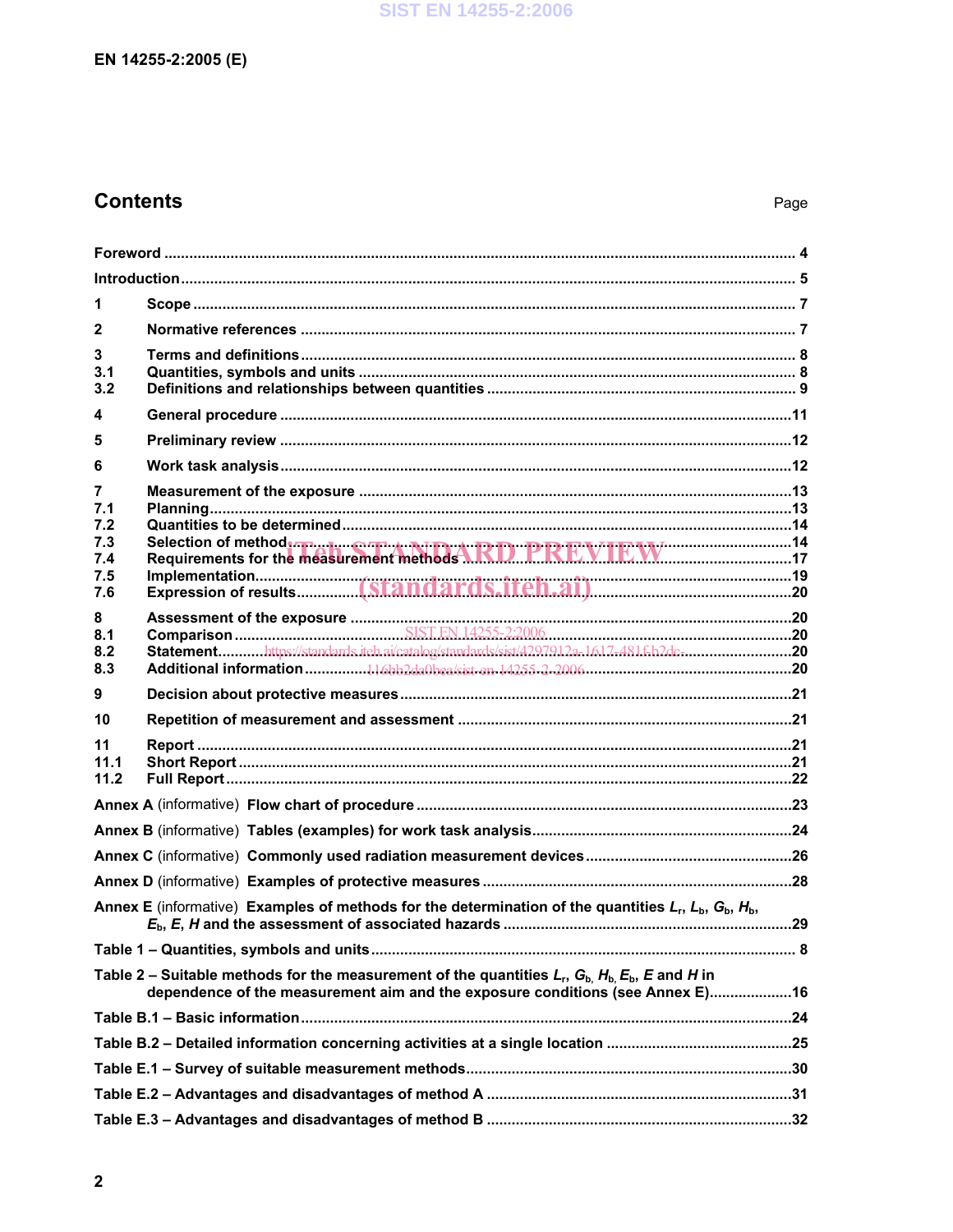| Table E.24 – Advantages and disadvantages of method W79124-1617-481Fb2dc-<br>Table E.24 – Advantages and disadvantages of method W79124-1617-481Fb2dc- |  |
|--------------------------------------------------------------------------------------------------------------------------------------------------------|--|
|                                                                                                                                                        |  |
|                                                                                                                                                        |  |
|                                                                                                                                                        |  |
|                                                                                                                                                        |  |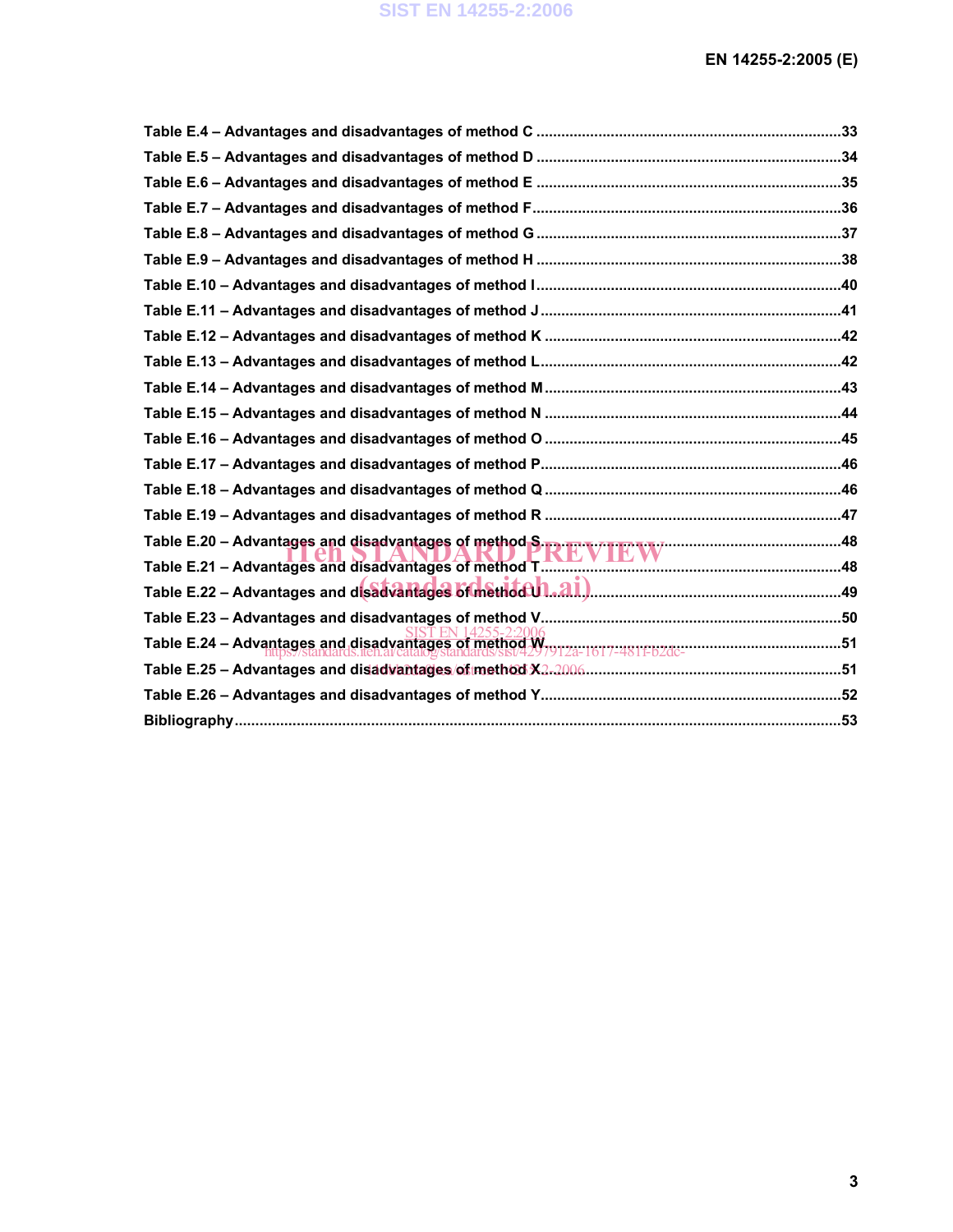### **Foreword**

This European Standard (EN 14255-2:2005) has been prepared by Technical Committee CEN/TC 169 "Light and lighting", the secretariat of which is held by DIN.

This European Standard shall be given the status of a national standard, either by publication of an identical text or by endorsement, at the latest by June 2006, and conflicting national standards shall be withdrawn at the latest by June 2006.

EN 14255 *Measurement and assessment of personal exposures to incoherent optical radiation* is published in four parts:

*Part 1: Ultraviolet radiation emitted by artificial sources in the workplace.* 

*Part 2 (this part): Visible and infrared radiation emitted by artificial sources in the workplace.* 

*Part 3: UV-Radiation emitted by the sun (in preparation).* 

*Part 4: Terminology and quantities used in UV-, visible and IR-exposure measurements.* 

According to the CEN/CENELEC Internal Regulations, the national standards organizations of the following<br>countries are bound to implement this European Standard: Austria, Belgium, Cynrus, Czech, Benublic countries are bound to implement this European Standard: Austria, Belgium, Cyprus, Czech Republic, benmark, Estonia, Finland, France, Germany, Greece, Hungary, Iceland, Ireland, Italy, Latvia, Lithuania, Irenment, Ireland, Ireland, Italy, Latvia, Lithuania, Irenment, Irenment, Irenment, Irenment, Irenment, Irenment, Ire Luxembourg, Malta, Netherlands, Norway, Poland, Portugal, Slovakia, Slovenia, Spain, Sweden, Switzerland and United Kingdom.

SIST EN 14255-2:2006 https://standards.iteh.ai/catalog/standards/sist/4297912a-1617-481f-b2dc-116bb2da0bea/sist-en-14255-2-2006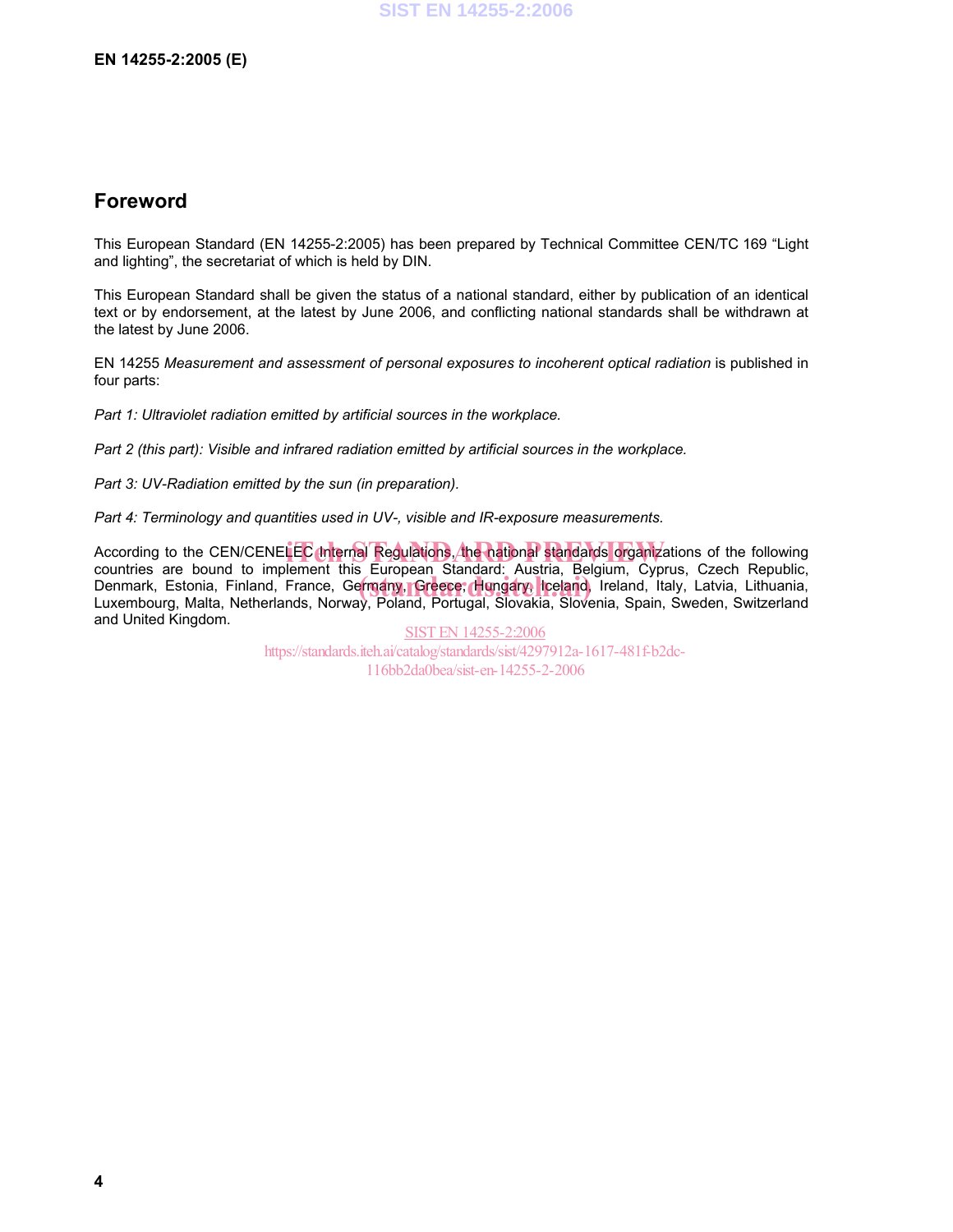### **Introduction**

People may be exposed to adversely high levels of visible (VIS) and/or infrared (IR) radiation in the workplace. The most important natural source for such VIS/IR-radiation is the sun. There are also artificial VIS/IRradiation sources, where VIS- and/or IR-radiation is either intentionally emitted to achieve the purpose of the source's application or is unintentionally emitted.

**Visible optical radiation (VIS-radiation):** Common applications for sources intentionally emitting visible optical radiation are: general lighting, signalling devices, initiation of industrial-, medical- or agriculturalphotochemical processes and phototherapy of patients (e.g. hyperbilirubinemia- and bright light therapy, physiotherapy and photodynamic therapy). Some examples of sources where visible radiation is unintentionally emitted are: welding arcs, industrial furnaces and some types of UV-sources. When people are irradiated by intense VIS-radiation, injuries may occur. VIS-radiation can cause damage to the retina through thermal or photochemical mechanisms. Photosensitization of the skin to visible light, usually due to the action of certain drugs, plants, or other substances, may occur shortly after administration of the drug (phototoxic sensitivity), or may occur only after a latent period which can vary from days to months (photoallergic sensitivity, or photoallergy). VIS-radiation may also induce or aggravate some diseases like porphyria.

**Infrared optical radiation (IR-radiation):** Common applications for sources intentionally emitting infrared optical radiation are: radiative heaters, military nightsight devices, phototherapy of patients (e.g. physiotherapy and photodynamic therapy), industrial photochemical or photothermal processes. Some examples of sources, where infrared radiation is unintentionally emitted, are: welding arcs, some types of visible light sources (e.g. high power tungsten lamps) and industrial furnaces. When people are irradiated by intense IR-radiation, high power tungsten lamps) and industrial furnaces. When people are irradiated by intense IR-radiation,<br>injuries may occur. The anterior structures of the eyes (cornea) and the skin may be damaged by short term IR-irradiation of high irradiance. Depending on the wavelength a certain fraction of IR radiation can also cause IR-irradiation of high irradiance. Depending on the wavelength a certain fraction of IR radiation can also cause<br>damage to the retina through thermal or photochemical mechanisms. But additionally, long term less intense IR-irradiation may also result in cumulative damage to the eyes and skin, such as cataracts and skin aging.

In order to avoid short term injuries and reduce additional risks from long term overexposure to VIS- and/or IRnf order to avoid short term indices and requise additional rests non-long temp overexposure to vis- and/or iR<br>radiation, national regulations and international recommendations require restriction of VIS/IR-exposure levels radiation, national regulations and international recommendations require restriction or violin-exposure levels<br>In the workplace. To achieve this, it is necessary to determine the level of VIS/IR-exposure and assess its gravity.

The determination of the level of VIS/IR-exposure can be done by measurement of the VIS/IR-exposure of the people likely to be exposed. Determination of the severity of a VIS/IR-exposure is normally done by comparison of the determined exposure level with the required or recommended limit value. When the exposure level complies with the limit value no further action is necessary. When the limit value is exceeded protective measures have to be applied in order to decrease the VIS/IR-exposure. As the exposure situation at the workplace may change, it may be necessary to repeat the determination and assessment of VIS/IRexposure at a later time.

VIS/IR radiation exposure measurements are often costly and time consuming. So it is reasonable to avoid measurements if possible, i. e. if the personal VIS/IR radiation exposure can be estimated and either exceeds the limit values by far or is far below the limit values. In some cases, the manufacturer may have classified a device according to European and International Standards such as EN 12198 and CIE S009. Knowledge of the classification of all potential sources of VIS/IR may allow a sufficiently precise assessment of hazard to be made without further measurement. Another approach could be to use known spectral data of sources in combination with calculation software in order to estimate exposure level [5]. VIS/IR-exposure measurements are only necessary if it cannot be estimated in advance whether the limit values will be exceeded or not. So as a first step of the assessment procedure it is useful to carry out a preliminary review including an exposure estimation.

This European Standard does not specify VIS/IR-exposure limit values. VIS/IR-exposure limit values are set in national regulations or provided by international organizations, such as the International Commission for Nonionizing Radiation Protection (ICNIRP) [1]. This European Standard specifies the procedures for measurement and assessment of VIS/IR-exposures in the workplace. As the results of measurement and assessment of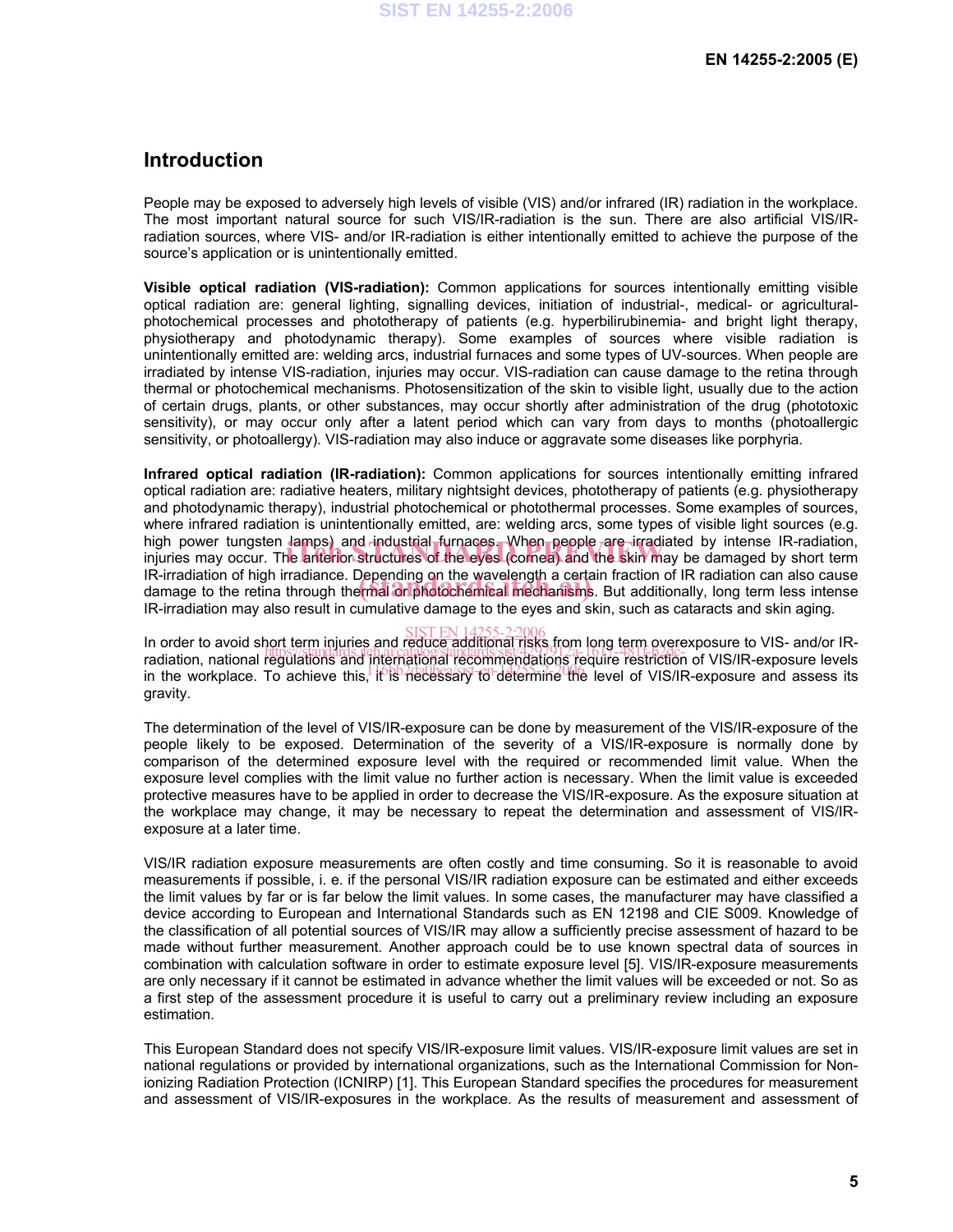VIS/IR-exposure depend on the method of implementation, it is important to carry out measurements and assessments in a standardised way.

# iTeh STANDARD PREVIEW (standards.iteh.ai)

SIST EN 14255-2:2006 https://standards.iteh.ai/catalog/standards/sist/4297912a-1617-481f-b2dc-116bb2da0bea/sist-en-14255-2-2006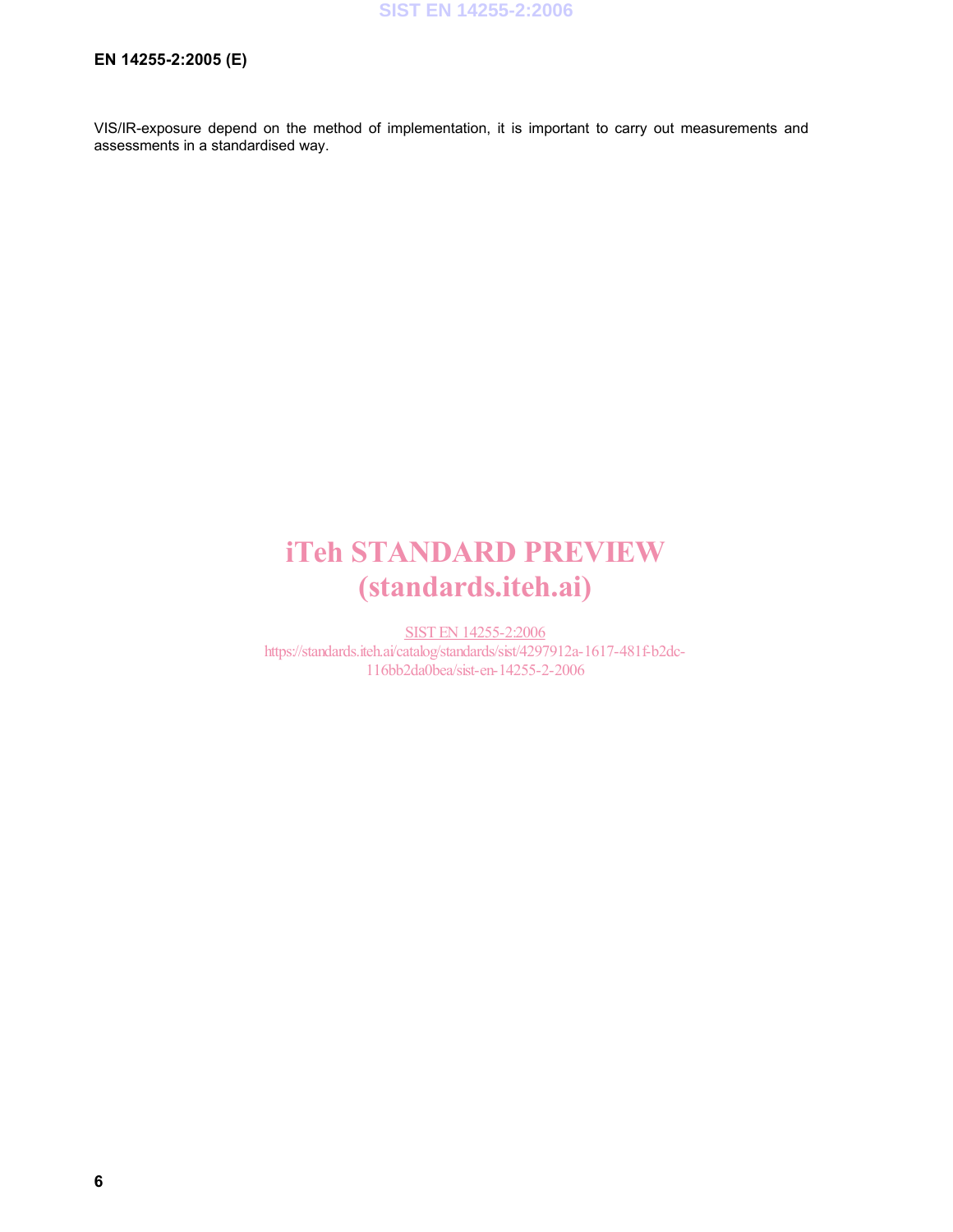### **1 Scope**

This European Standard specifies procedures for the measurement and assessment of personal exposures to visible (VIS) and infrared (IR) radiation emitted by artificial sources, where adverse effects cannot be readily excluded.

NOTE 1 Adverse effects will normally not occur in exposures caused by normal lighting or room heating.

This European Standard applies to VIS- and IR- exposures in indoor and outdoor workplaces. It does not apply to VIS- and IR-exposures in leisure time.

This European Standard does not apply to VIS- and IR- exposures caused by the sun.

NOTE 2 Part 3 of this standard will deal with UV-exposures caused by the sun.

This European Standard does not specify VIS- and IR-exposure limit values. It supports the application of limit values set by national regulations or international recommendations.

This European Standard applies to VIS- and IR- exposures by artificial incoherent sources, which emit spectral lines as well as continuous spectra. This European Standard does not apply to coherent radiation sources.

NOTE 3 Coherent optical radiation sources are covered by standards for lasers, like EN 60825-1 etc.

This European Standard applies to Visible (VIS) and infrared (IR) radiation exposures in the wavelength band 380 nm to 3 µm. It also applies to radiation exposures that may present a blue-light hazard in the wavelength band 300 nm to 700 nm. SIST EN 14255-2:2006

https://standards.iteh.ai/catalog/standards/sist/4297912a-1617-481f-b2dc-<br>This European Standard does not apply to other effects of which the action spectra lie solely within the UV-region 180 nm to 400 nm. 116bb2da0bea/sist-en-14255-2-2006

NOTE 4 Part 1 of EN 14255 addresses these effects.

This European Standard does not apply to radiation emissions of products.

NOTE 5 For radiation emissions of products other standards apply, such as EN 12198 for radiation emissions of machinery, EN 60335-2-27 for household appliances for skin exposures to ultraviolet and infrared radiation and CIE S009 for the safety of lamps and lamp systems.

This European Standard does not apply to heat stress, i.e. long term heating of the humans body with strain of the cardiac/circular system caused by climatic environmental conditions including VIS/IR radiation.

#### **2 Normative references**

The following referenced documents are indispensable for the application of this European Standard. For dated references, only the edition cited applies. For undated references, the latest edition of the referenced document (including any amendments) applies.

ENV 13005, *Guide to the expression of uncertainty in measurement* 

EN 14255-1, *Measurement and assessment of incoherent optical radiation — Part 1: Ultraviolet radiation by artificial UV-sources in the workplace* 

CIE 17.4:1987, *International electrotechnical vocabulary, Chapter 845: lighting*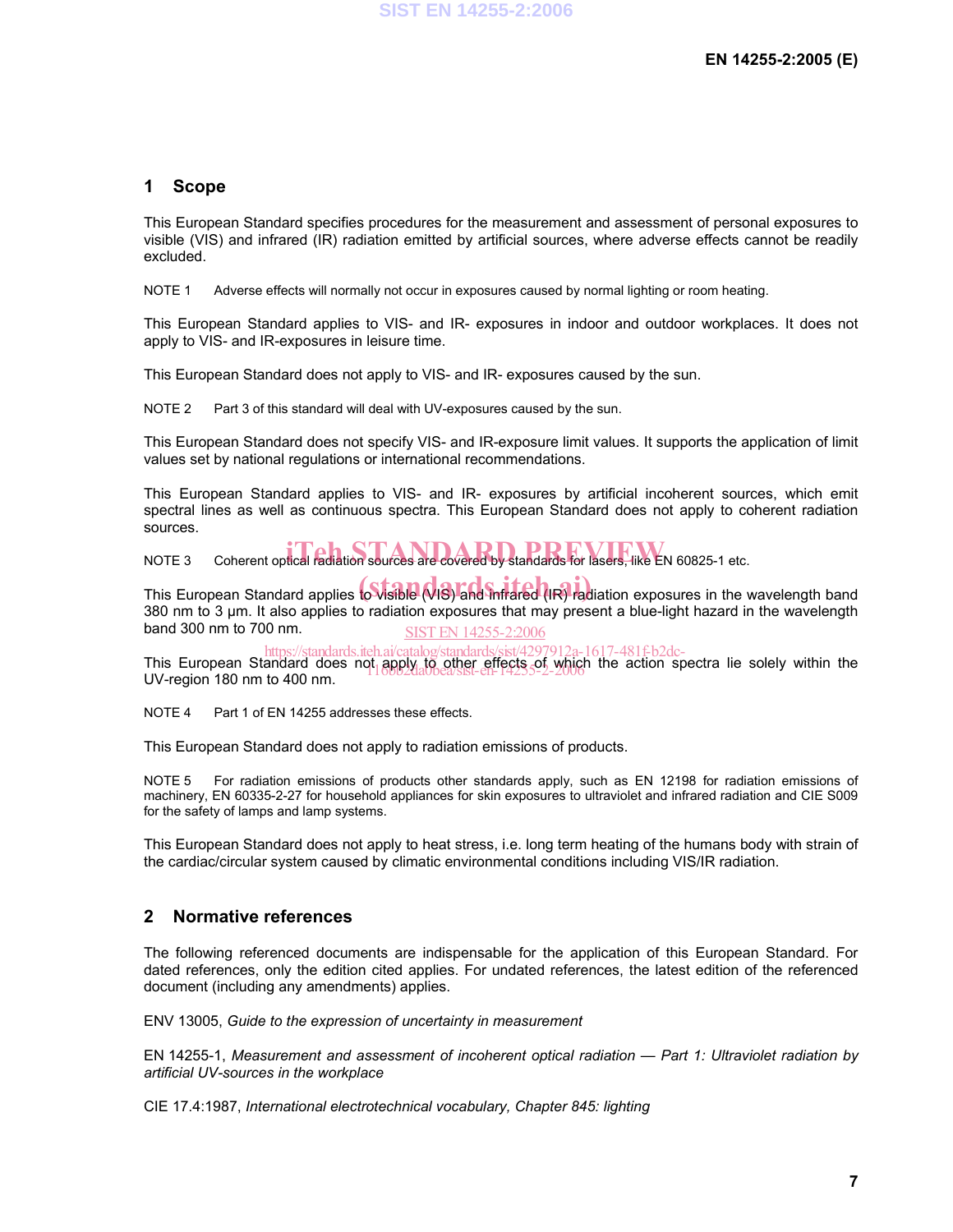### **3 Terms and definitions**

### **3.1 Quantities, symbols and units**

| Symbol                 | Quantity                                                                                      | Unit                   |
|------------------------|-----------------------------------------------------------------------------------------------|------------------------|
| λ                      | wavelength                                                                                    | nm                     |
| $E_{\lambda}(\lambda)$ | spectral irradiance                                                                           | $W/(m^2 \cdot nm)$     |
| E                      | irradiance                                                                                    | W/m <sup>2</sup>       |
| E <sub>b</sub>         | blue-light irradiance                                                                         | W/m <sup>2</sup>       |
| $H_{\lambda}(\lambda)$ | spectral radiant exposure                                                                     | $J/(m^2 \cdot nm)$     |
| H                      | radiant exposure                                                                              | J/m <sup>2</sup>       |
| $H_{\rm b}$            | blue-light radiant exposure                                                                   | J/m <sup>2</sup>       |
| $L_{\lambda}(\lambda)$ | spectral radiance                                                                             | $W/(m^2 n m \cdot sr)$ |
| ${\cal L}$             | radiance                                                                                      | $W/(m^2·sr)$           |
| $L_{\rm r}$            | retinal thermal radiance                                                                      | $W/(m^2·sr)$           |
| $L_b$                  | blue-light radiance                                                                           | $W/(m^2·sr)$           |
| G                      | radiance dose                                                                                 | $J/(m^2\, sr)$         |
| G <sub>h</sub>         | blue-light radiance dose-<br>dards iteh                                                       | $J/(m^2·sr)$           |
| $\Delta t_{\rm exp}$   | exposure duration                                                                             | s                      |
| $b(\lambda)$           | blue-light hazard weighting function 14255-2:2006                                             |                        |
| $r(\lambda)$           | Za-<br>https://standards.iten.avcatalog.standard<br>retinal thermal hazard weighting function | <sup>161</sup>         |
| $\boldsymbol{D}$       | actual source diameter                                                                        | m                      |
| $D_{\rm L}$            | viewing source diameter                                                                       | m                      |
| r                      | viewing distance                                                                              | m                      |
| $\alpha$               | angular subtense                                                                              | mrad                   |
| $\phi$                 | viewing angle                                                                                 | $\degree$ / mrad       |
| γ                      | angle of acceptance                                                                           | mrad                   |

#### **Table 1 – Quantities, symbols and units**

NOTE Values for the spectral weighting function like *b*(λ) and *b*(λ) can be taken from the set of limit values applied. E.g. if *b*(*λ*) is chosen to correspond to the ICNIRP relative spectral effectiveness *B*(*λ*) [1,3], the blue-light irradiance  $E_b$  will correspond to the ICNIRP blue-light hazard weighted irradiance  $E_B$  and the blue-light radiant exposure  $H_b$  will correspond to the ICNIRP blue-light hazard weighted radiant exposure  $H_{\text{B}}$  (see 7.2).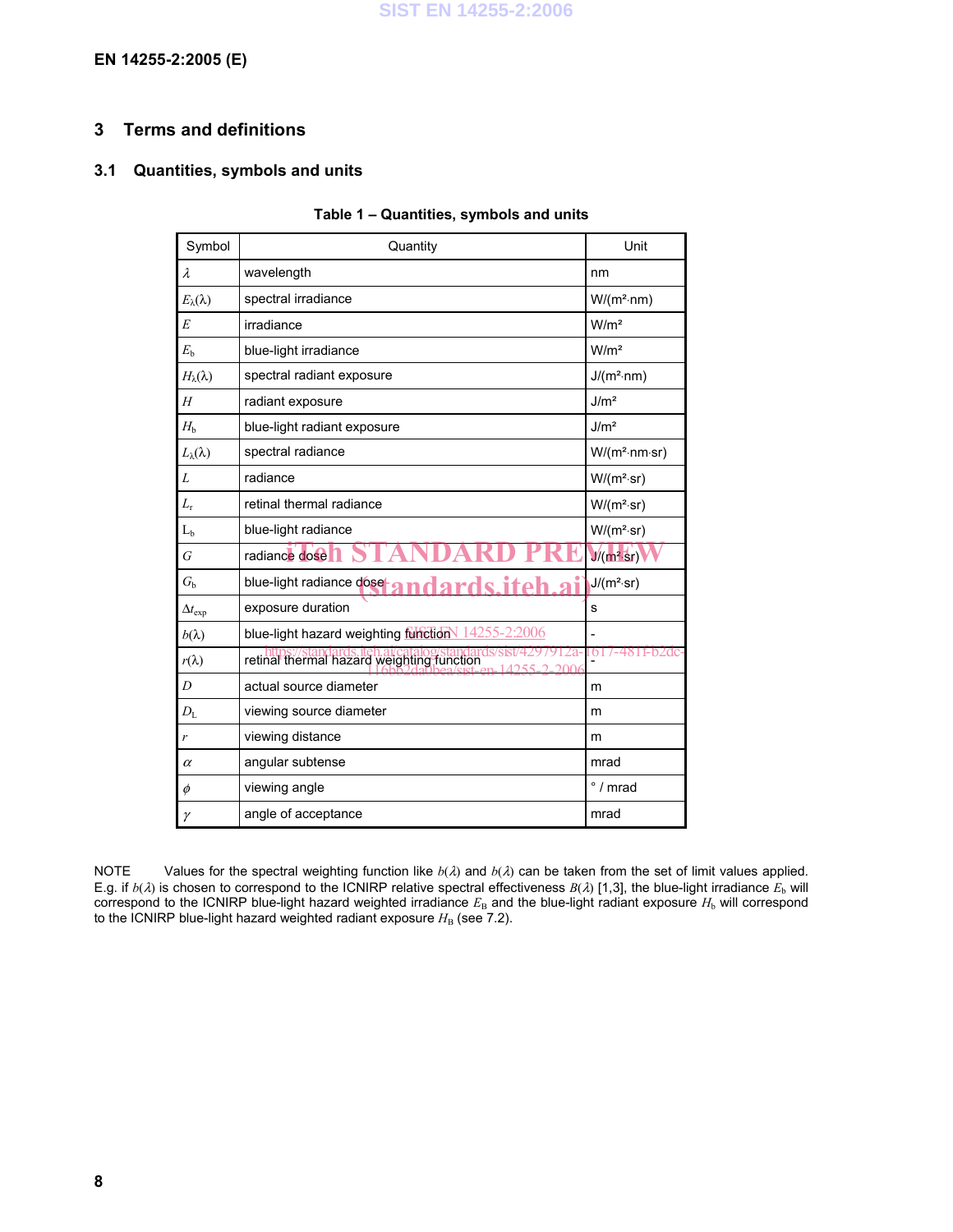### **3.2 Definitions and relationships between quantities**

For the purposes of this European Standard, the terms and definitions given in CIE 17.4:1987 and the following apply.

#### **3.2.1**

**irradiance** 

*E* 

is calculated from the spectral irradiance  $E_{\lambda}(\lambda)$  by:

$$
E = \int_{\lambda_1}^{\lambda_2} E_{\lambda}(\lambda) d\lambda
$$
 (1)

#### **3.2.2 blue-light irradiance**

 $E_{\rm b}$ 

integral of the product of the spectral irradiance  $E_\lambda(\lambda)$  and the blue-light hazard weighting function  $b(\lambda)$ :

$$
E_{\mathbf{b}} = \int_{\lambda_1}^{\lambda_2} E_{\lambda}(\lambda) b(\lambda) \mathrm{d}\lambda \tag{2}
$$

### **3.2.3**

## 3.2.3<br>spectral radiant exposure h STANDARD PREVIEW *H* <sup>λ</sup>**(**λ**)**

*H<sub>λ</sub>(λ)*<br>integral of the spectral irradiance  $E$ λ, λ) with respect to the exposure duration ⊿*t*<sub>exp</sub>:

$$
H_{\lambda}(\lambda) = \int_{\Delta t_{\text{exp}}} E_{\lambda}(\lambda, t) dt
$$
  
StST EN 14255-22006  
https://standards.iteh.aicatalog/standards/sist/4297912a-1617-481f-b2dc-116bb22d006  
116bb2da0bea/sist-en-14255-2-2006  
(3)

**3.2.4 radiant exposure**  *H* 

integral of the irradiance *E* with respect to the exposure duration <sup>∆</sup>*t*exp:

$$
H = \int_{\Delta t_{\text{exp}}} E(t) \mathrm{d}t \tag{4}
$$

The radiant exposure *H* is calculated from the integral of the spectral radiant exposure  $H_{\lambda}(\lambda)$ :

$$
H = \int_{\lambda_1}^{\lambda_2} H_{\lambda}(\lambda) d\lambda
$$
 (5)

#### **3.2.5 blue-light radiant exposure**   $H<sub>b</sub>$

integral of the blue-light irradiance  $E<sub>b</sub>$  with respect to the exposure duration  $\Delta t_{\text{exp}}$ .

$$
H_{\rm b} = \int_{\Delta t_{\rm exp}} E_{\rm b} \mathrm{d}t \tag{6}
$$

The blue-light radiant exposure  $H_b$  can also be calculated from the spectral radiant exposure  $H_{\lambda}(\lambda)$  and the blue-light hazard weighting function *b*(λ):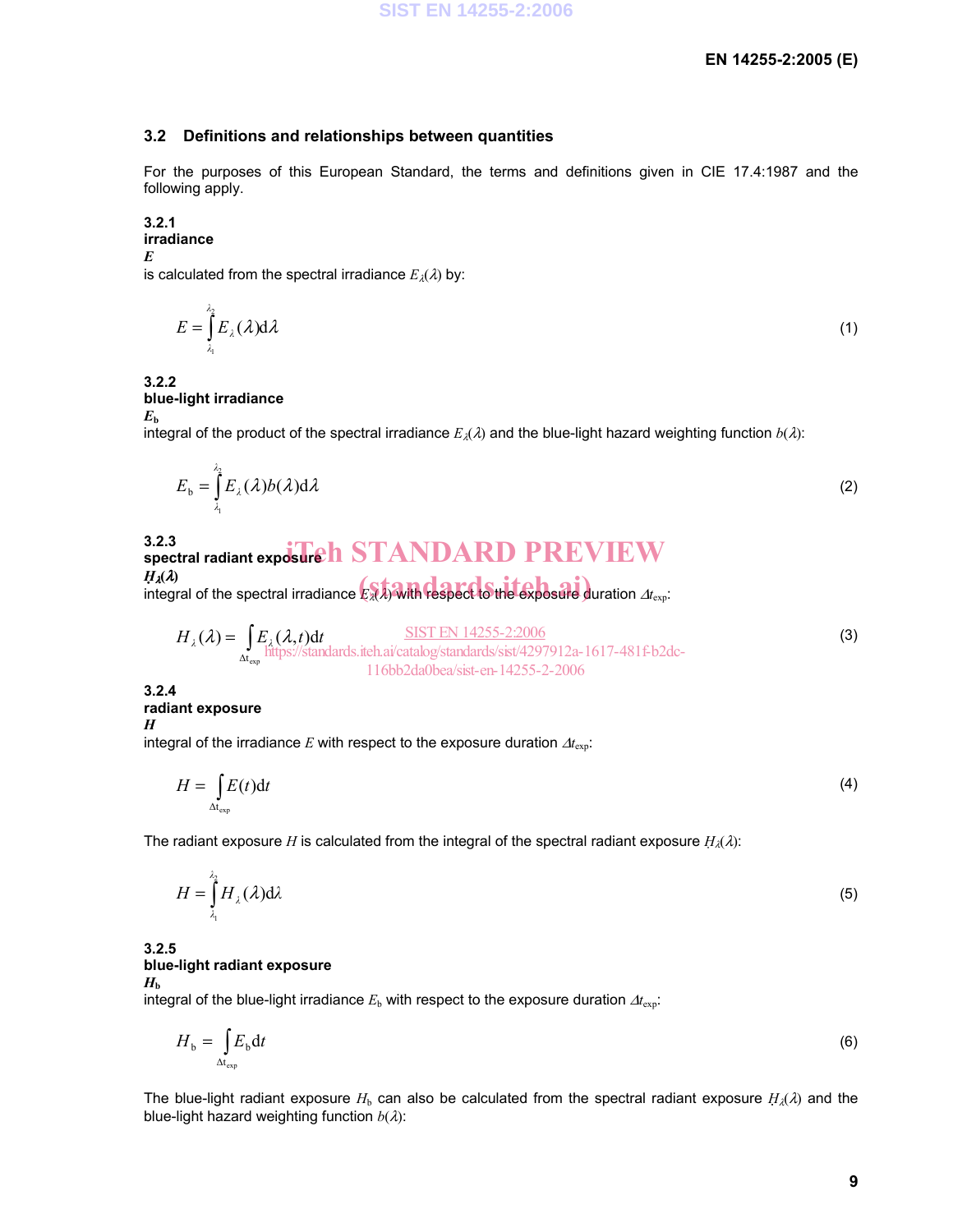$$
H_{\mathbf{b}} = \int_{\lambda_1}^{\lambda_2} H_{\lambda}(\lambda) b(\lambda) \mathrm{d}\lambda \tag{7}
$$

#### **3.2.6 radiance**

*L* 

is calculated from the spectral radiance  $L_{\lambda}(\lambda)$  by:

$$
L = \int_{\lambda_1}^{\lambda_2} L_{\lambda}(\lambda) d\lambda \tag{8}
$$

#### **3.2.7 retinal thermal radiance**

 $L_{\rm r}$ integral of the product of the spectral radiance  $L_\lambda(\lambda)$  and the retinal thermal hazard weighting function  $r(\lambda)$ :

$$
L_{\rm r} = \int_{\lambda_{\rm l}}^{\lambda_{\rm 2}} L_{\lambda}(\lambda) r(\lambda) \mathrm{d} \lambda \tag{9}
$$

**3.2.8 blue-light radiance** 

 $L_{\rm b}$ 

# **iTeh STANDARD PREVIEW**<br>integral of the product of the spectral radiance  $L_{\lambda}(\lambda)$  and the blue-light hazard weighting function *b*(*λ*): (standards.iteh.ai)

$$
L_{\mathbf{b}} = \int_{\lambda_1}^{\lambda_2} L_{\lambda}(\lambda) b(\lambda) d\lambda
$$
  
\n
$$
\text{https://standards.iteh.aivcatalog/standards/sist/4297912a-1617-481f-b2dc-116b2d0bea/sist-en-14255-2-2006}
$$
\n(10)

**3.2.9 radiance dose**  *G* 

integral of the radiance *L* with respect to the exposure duration ∆*t*exp:

$$
G = \int_{\Delta t_{\rm exp}} L \, \mathrm{d}t \tag{11}
$$

#### **3.2.10 blue-light radiance dose**   $G_{\rm b}$

integral of the blue-light radiance  $L<sub>b</sub>$  with respect to the exposure duration  $\Delta t_{\text{exp}}$ :

$$
G_{\rm b} = \int_{\Delta t_{\rm exp}} L_{\rm b} \mathrm{d}t \tag{12}
$$

**3.2.11 actual source diameter** 

*D*  - the circle diameter, if the source is circular;

the arithmetic mean of the longest and shortest dimension, if the source is oblong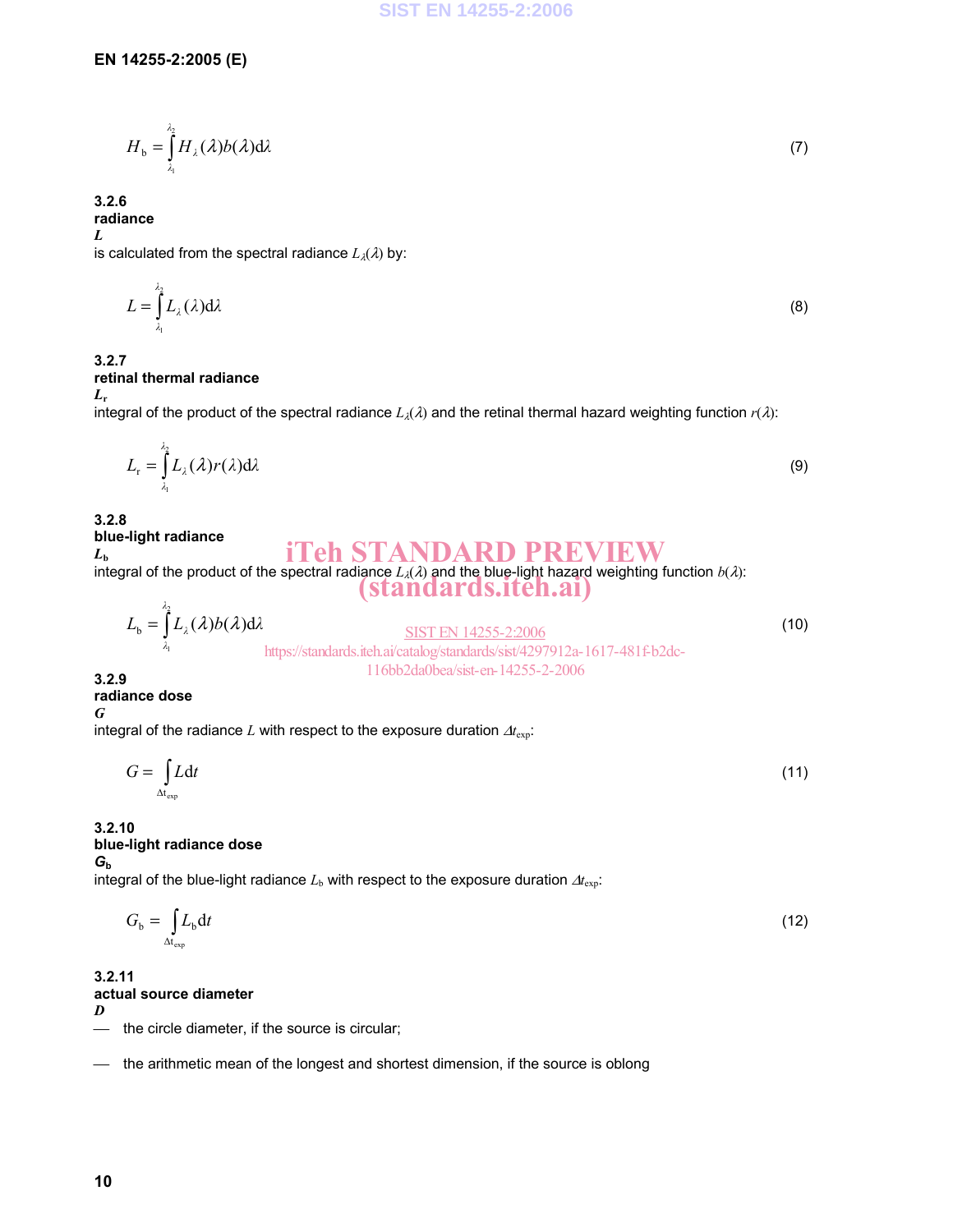| 3.2.12<br>viewing source diameter<br>$\bm{D}_{\rm L}$<br>given by:                                          |      |
|-------------------------------------------------------------------------------------------------------------|------|
| $D_t = D \cos \varphi$                                                                                      | (13) |
| 3.2.13<br>viewing distance<br>distance between the centre of the source and the eye respective the detector |      |
| 3.2.14<br>angular subtense                                                                                  |      |
| $\alpha$<br>given by:                                                                                       |      |
| $\alpha = D_L/r$                                                                                            | (14) |
| 3.2.15<br>viewing angle<br>φ                                                                                |      |
| angle between the normal of the source and the line of sight                                                |      |
| 3.2.16<br>angle of acceptance <i>i</i> Tch STANDARD PREVIEW                                                 |      |

largest angle between all directions in which a radiation detector is sensitive

#### **4 General procedure**  SIST EN 14255-2:2006

https://standards.iteh.ai/catalog/standards/sist/4297912a-1617-481f-b2dc-

In order to measure and assess the visa and interexposure in the workplace the following steps shall be carried out:

- a) Preliminary review
- b) Work task analysis
- c) Measurement of the exposure
- d) Assessment of the exposure
- e) Decision about protective measures
- f) Decision about a repetition of the exposure measurement and assessment
- g) Preparation of a report

Details of these procedures are specified in Clauses 5 to 11.

- NOTE 1 A flow chart showing the procedural steps is given in Annex A (informative).
- NOTE 2 In some cases it is not necessary to carry out all of these steps, see Clause 5.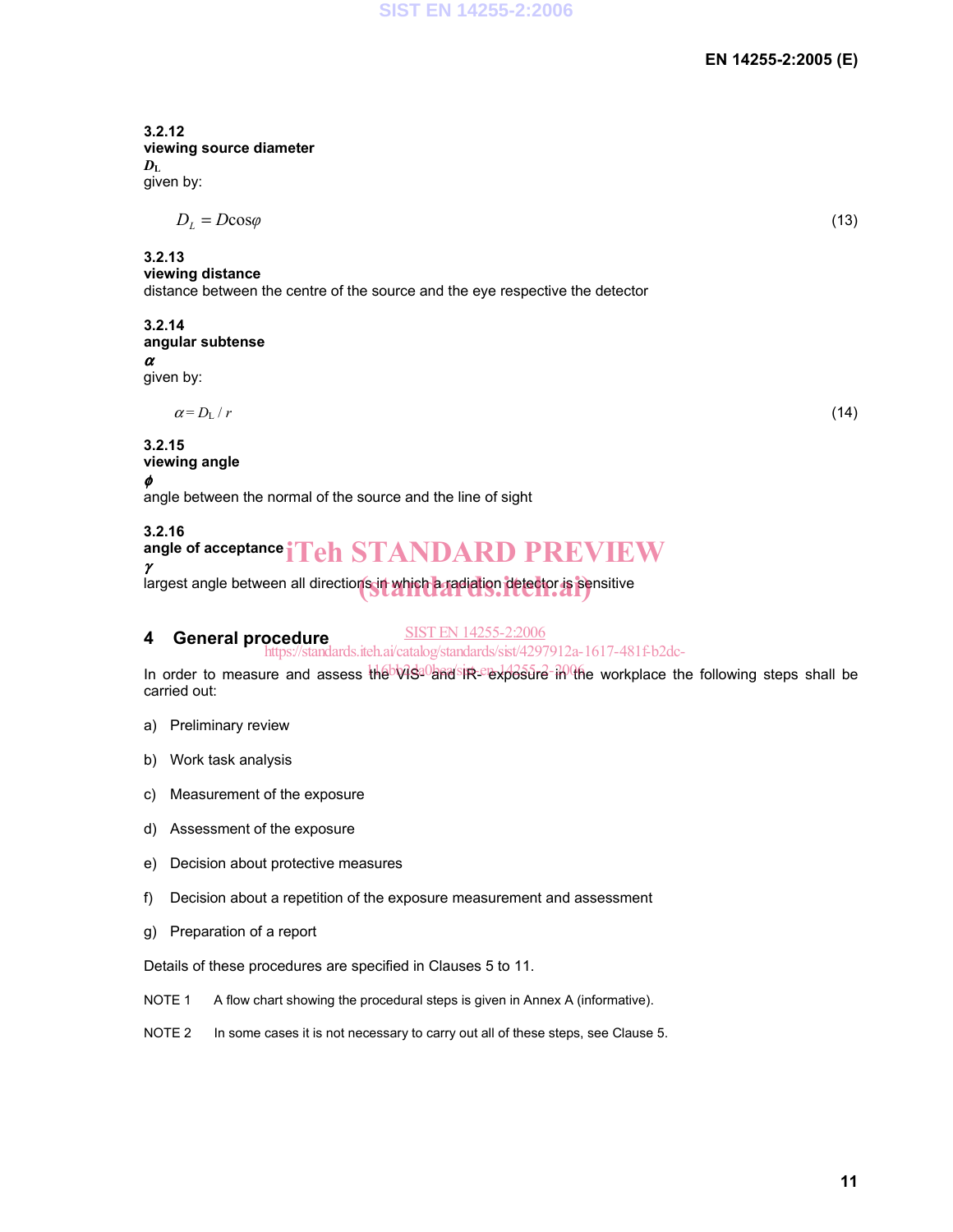#### **EN 14255-2:2005 (E)**

#### **5 Preliminary review**

The preliminary review is required to determine whether or not a detailed hazard assessment based on measurements is necessary. All available information about the radiation source and the possible personal VIS/IR-exposure shall be gathered. It shall then be decided if an exposure measurement is necessary or if a statement can be made without a measurement that the exposure limit values are met or are exceeded.

NOTE If VIS/IR irradiances are known to be either insignificant or extreme, a precise assessment may be unnecessary. Where all sources have emission characteristics which can be described as trivial, or where occupancy is minimal, it may be impossible for a person to exceed the chosen exposure limits. Conversely, where emissions are significant and/or occupancy is high, it may be obvious that the limits will be exceeded and that some form of protective measures (see Clause 9) will be required. Useful information towards the preliminary review might be found from several origins:

- A device may have been classified according to standards such as EN 12198 [10], [11], [12] and CIE S009 [3]. Knowledge of the classification of all potential sources of VIS/IR-radiation may allow a sufficiently precise assessment of hazard to be made without further measurement.
- If sufficient VIS/IR-radiation emission data are available for a device it may be possible to estimate the personal VIS/IR-exposure.
- If data like spectrum (e.g. derived from the source temperature), geometry and exposure time are available calculation of the personal exposure may be performed (e.g. by computer software [5]).

If a clear statement can be made that the personal VIS/IR-exposure is insignificant and that the exposure limit values will be met, no further action is necessary and Clauses 6 to 9 need not be applied.

If a clear statement can be made that the VIS/IR-exposure limit value(s) will be exceeded, Clause 9 shall be<br>applied. After the application of protective measures the assessment procedure shall be repeated starting with applied. After the application of protective measures the assessment procedure shall be repeated starting with the preliminary review in Clause 5.

#### SIST EN 14255-2:2006

If it cannot clearly be estimated/in advance whether the limit value(s) will be met on exceeded the procedures specified in Clauses 6 to 11 shall be carried  $gyt2da0ba/sist-en-14255-2-2006$ 

If the gathered data show a potential exposure in the UV- range, the corresponding hazard shall be assessed according to EN 14255-1.

A short report according to 11.1 shall be prepared. If measurements are carried out the short report may be presented as part of the full report according to 11.2.

#### **6 Work task analysis**

For the determination of visible and infrared radiation exposures in the workplace a detailed work task analysis shall be carried out. All activities during which persons may be exposed to VIS- and IR- radiation shall be considered. For each of these activities the exposure situation shall be carefully analysed. This analysis includes determining:

- the number, position(s) and types (e.g. wavelength, geometry) of radiation sources to be considered;
- radiation which is reflected or scattered on walls, equipment, materials etc.;
- the spectrum of the radiation to which persons are exposed;
- the spectrum can be determined:
	- a) by measuring the spectrum in the position where persons are exposed,